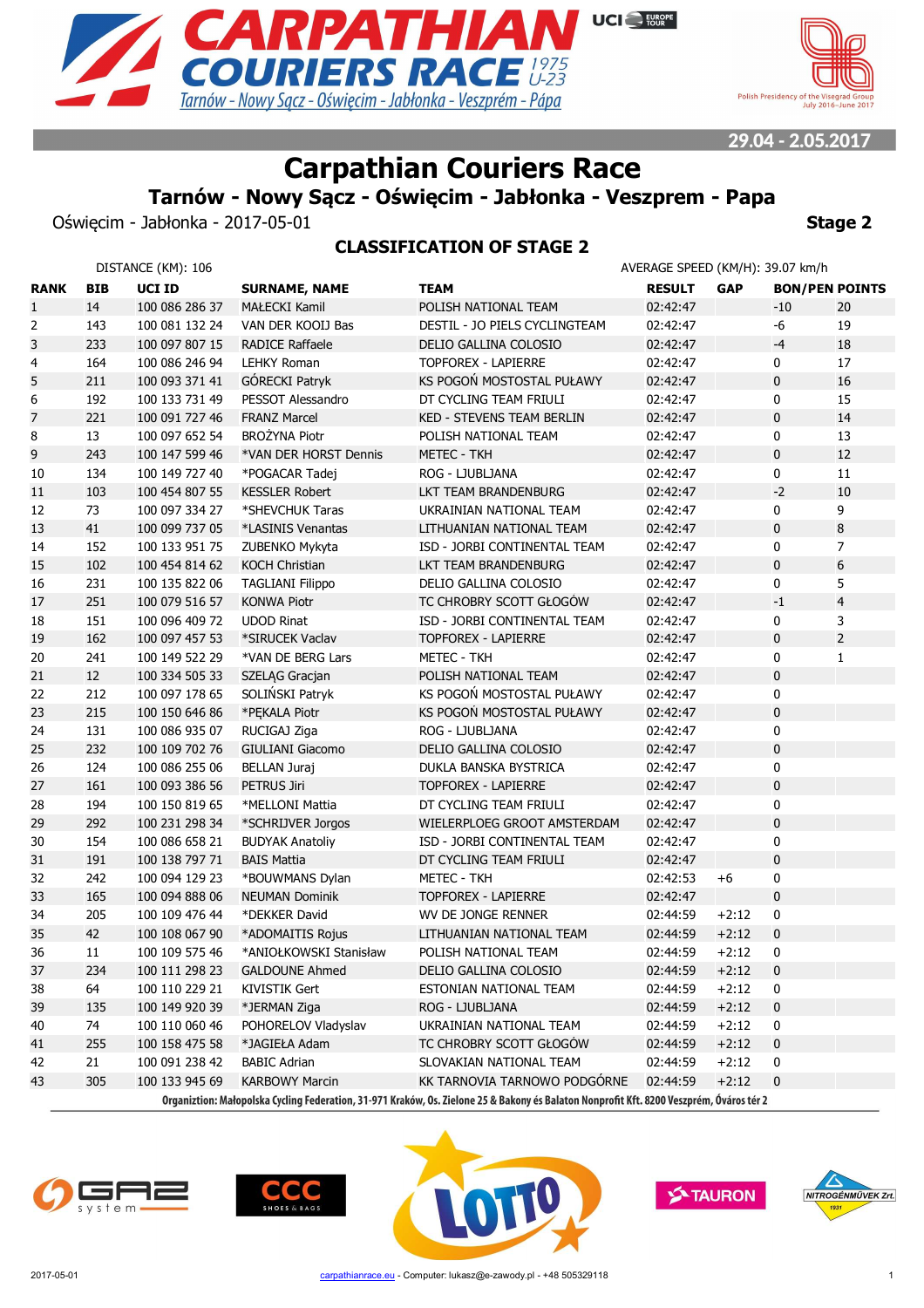



|    |     |                |                               |                                  |          |            | 29.04 - 2.05.2017        |  |
|----|-----|----------------|-------------------------------|----------------------------------|----------|------------|--------------------------|--|
| 44 | 244 | 100 106 072 35 | *NIEUWPOORT Jelle             | <b>METEC - TKH</b>               | 02:44:59 | $+2:12$    | 0                        |  |
| 45 | 262 | 100 095 205 32 | <b>FILUTAS Viktor</b>         | MUGEN RACE TEAM VELOKI           | 02:44:59 | $+2:12$    | $-3$                     |  |
| 46 | 303 | 100 090 331 08 | KRZYWDA Patryk                | KK TARNOVIA TARNOWO PODGÓRNE     | 02:44:59 | $+2:12$    | 0                        |  |
| 47 | 201 | 100 097 493 89 | *BOUWMANS Bryan               | WV DE JONGE RENNER               | 02:44:59 | $+2:12$    | $\bf{0}$                 |  |
| 48 | 141 | 100 111 271 93 | VAN BROEKHOVEN Rob            | DESTIL - JO PIELS CYCLINGTEAM    | 02:44:59 | $+2:12$    | 0                        |  |
| 49 | 132 | 100 098 007 21 | PENKO Izidor                  | ROG - LJUBLJANA                  | 02:44:59 | $+2:12$    | $\bf{0}$                 |  |
| 50 | 294 | 100 143 090 96 | *VAN WIJK Oscar               | WIELERPLOEG GROOT AMSTERDAM      | 02:44:59 | $+2:12$    | 0                        |  |
| 51 | 65  | 100 086 850 19 | <b>MAOMA Silver</b>           | ESTONIAN NATIONAL TEAM           | 02:45:02 | $+2:15$    | $\mathbf{0}$             |  |
| 52 | 304 | 100 097 406 02 | *SÓJKA Mikołaj                | KK TARNOVIA TARNOWO PODGÓRNE     | 02:45:02 | $+2:15$    | $\mathbf 0$              |  |
| 53 | 224 | 100 101 695 23 | *SCHMIEDEL Sebastian          | <b>KED - STEVENS TEAM BERLIN</b> | 02:45:44 | $+2:57$    | $\mathbf 0$              |  |
| 54 | 203 | 100 151 278 39 | *KROON Rody                   | WV DE JONGE RENNER               | 02:45:44 | $+2:57$    | 0                        |  |
| 55 | 121 | 100 110 758 65 | *VLCAK Martin                 | DUKLA BANSKA BYSTRICA            | 02:45:44 | $+2:57$    | $\mathbf{0}$             |  |
| 56 | 63  | 100 092 396 36 | <b>VENDELIN Karl-Arnold</b>   | ESTONIAN NATIONAL TEAM           | 02:45:44 | $+2:57$    | $\mathbf 0$              |  |
| 57 | 145 | 100 151 265 26 | *OLDE MEIERINK Lars           | DESTIL - JO PIELS CYCLINGTEAM    | 02:45:44 | $+2:57$    | $\mathbf 0$              |  |
| 58 | 265 | 100 095 006 27 | <b>MORICZ Daniel</b>          | MUGEN RACE TEAM VELOKI           | 02:45:44 | $+2:57$    | 0                        |  |
| 59 | 173 | 100 519 096 33 | <b>ARRIAGADA Matias</b>       | <b>GUERCIOTTI REDONDELA</b>      | 02:45:44 | $+2:57$    | $\pmb{0}$                |  |
| 60 | 104 | 100 151 414 78 | *RUDYS Paul                   | LKT TEAM BRANDENBURG             | 02:45:44 | $+2:57$    | 0                        |  |
| 61 | 254 | 100 152 908 20 | *JAKAŁA Jakub                 | TC CHROBRY SCOTT GŁOGÓW          | 02:46:42 | $+3:55$    | $\pmb{0}$                |  |
| 62 | 213 | 100 090 324 01 | KAZIMIERCZAK Mateusz          | KS POGOŃ MOSTOSTAL PUŁAWY        | 02:48:15 | $+5:28$    | $\mathbf 0$              |  |
| 63 | 245 | 100 093 364 34 | *OLIESLAGERS Bob              | METEC - TKH                      | 02:48:15 | $+5:28$    | $\pmb{0}$                |  |
| 64 | 223 | 100 101 782 13 | *MAGDEBURG Tobias             | KED - STEVENS TEAM BERLIN        | 02:48:15 | $+5:28$    | $\mathbf 0$              |  |
| 65 | 261 | 100 145 433 14 | *BERTALAN Balazs              | MUGEN RACE TEAM VELOKI           | 02:48:15 | $+5:28$    | $\bf{0}$                 |  |
| 66 | 293 | 100 147 607 54 | *MOURIS Teun                  | WIELERPLOEG GROOT AMSTERDAM      | 02:48:15 | $+5:28$    | $\mathbf 0$              |  |
| 67 | 214 | 100 150 634 74 | *KONOFAŁ Sebastian            | KS POGOŃ MOSTOSTAL PUŁAWY        | 02:48:15 | $+5:28$    | $\pmb{0}$                |  |
| 68 | 75  | 100 111 452 80 | *SHCHERBAN Vladyslav          | UKRAINIAN NATIONAL TEAM          | 02:48:15 | $+5:28$    | $\mathbf 0$              |  |
| 69 | 175 | 100 102 089 29 | FINKLER Fernando Augusto      | <b>GUERCIOTTI REDONDELA</b>      | 02:48:15 | $+5:28$    | $\pmb{0}$                |  |
| 70 | 174 | 100 140 555 83 | MAY Jefferey                  | GUERCIOTTI REDONDELA             | 02:48:15 | $+5:28$    | $\pmb{0}$                |  |
| 71 | 172 | 100 096 364 27 | DOS SANTOS Rodrigo            | <b>GUERCIOTTI REDONDELA</b>      | 02:48:15 | $+5:28$    | $\pmb{0}$                |  |
| 72 | 253 | 100 150 643 83 | *OCHOCKI Łukasz               | TC CHROBRY SCOTT GŁOGÓW          | 02:48:15 | $+5:28$    | $\mathbf 0$              |  |
| 73 | 202 | 100 111 404 32 | *VAN SINTMAARTENSDIJK<br>Daan | WV DE JONGE RENNER               | 02:49:11 | $+6:24$    | 0                        |  |
| 74 | 133 | 100 109 694 68 | *FINKST Tilen                 | ROG - LJUBLJANA                  | 02:49:11 | $+6:24$    | 0                        |  |
| 75 | 301 | 100 093 502 75 | <b>PAWLAK Tobiasz</b>         | KK TARNOVIA TARNOWO PODGÓRNE     | 02:49:11 | $+6:24$    | $-2$                     |  |
| 76 | 291 | 100 228 548 00 | STEINBUSCH Joep               | WIELERPLOEG GROOT AMSTERDAM      | 02:49:11 | $+6:24$    | 0                        |  |
| 77 | 302 | 100 101 727 55 | *MRÓWKA Adrian                | KK TARNOVIA TARNOWO PODGÓRNE     | 02:53:25 | $+10:38$   | $\mathbf{0}$             |  |
| 78 | 71  | 100 091 665 81 | <b>GLADYSH Roman</b>          | UKRAINIAN NATIONAL TEAM          | 02:53:25 | $+10:38$   | 0                        |  |
| 79 | 22  | 100 157 829 91 | *HLOZA Michal                 | SLOVAKIAN NATIONAL TEAM          | 02:53:25 | $+10:38$   | $\mathbf{0}$             |  |
| 80 | 171 | 100 148 851 37 | <b>JUSTO Oscar</b>            | <b>GUERCIOTTI REDONDELA</b>      | 02:53:25 | $+10:38$   | $\overline{\phantom{0}}$ |  |
| 81 | 43  | 100 101 703 31 | *BENIUSIS Justas              | LITHUANIAN NATIONAL TEAM         | 02:53:25 | $+10:38$   | $\overline{\mathbf{0}}$  |  |
| 82 | 193 | 100 144 011 47 | <b>FAVARO Daniel</b>          | DT CYCLING TEAM FRIULI           | 02:53:25 | $+10:38$   | 0                        |  |
| 83 | 295 | 100 228 620 72 | *KROEZE Thimo                 | WIELERPLOEG GROOT AMSTERDAM      | 02:53:25 | $+10:38$   | $\overline{0}$           |  |
| 84 | 24  | 100 161 343 16 | *VALA Dusan                   | SLOVAKIAN NATIONAL TEAM          | 02:53:25 | $+10:38$   | 0                        |  |
| 85 | 62  | 100 097 307 00 | *JOHANSON Kristian            | ESTONIAN NATIONAL TEAM           | 02:53:25 | $+10:38$   | 0                        |  |
| 86 | 204 | 100 138 043 93 | VAN IERSEL Youri              | WV DE JONGE RENNER               | 02:53:25 | $+10:38$   | 0                        |  |
| 87 | 144 | 100 109 734 11 | VAN LOON Jordi                | DESTIL - JO PIELS CYCLINGTEAM    | 02:53:25 | $+10:38$   | $-1$                     |  |
| 88 | 195 | 100 150 045 67 | *FERRONATO Filippo            | DT CYCLING TEAM FRIULI           | 02:53:25 | $+10:38$   | $-3$                     |  |
| 89 | 225 | 100 364 669 30 | *AL MOAKEE Tarek              | KED - STEVENS TEAM BERLIN        | 02:55:33 | $+12:46$   | $\mathbf 0$              |  |
| 90 | 163 | 100 101 825 56 | *CAPEK Tomas                  | TOPFOREX - LAPIERRE              | 02:55:33 | $+12:46$   | 0                        |  |
| 91 | 45  | 100 161 290 60 | *PUNKRYS Kasparas             | LITHUANIAN NATIONAL TEAM         | 02:55:33 | $+12:46$   | $\mathbf 0$              |  |
| 92 | 122 | 100 093 369 39 | *ZIMANY Kristian              | DUKLA BANSKA BYSTRICA            | 02:55:33 | $+12:46$   | 0                        |  |
| 93 | 101 | 100 157 682 41 | *WEBER Philip                 | LKT TEAM BRANDENBURG             | 02:55:33 | $+12:46$ 0 |                          |  |
|    |     |                |                               |                                  |          |            |                          |  |







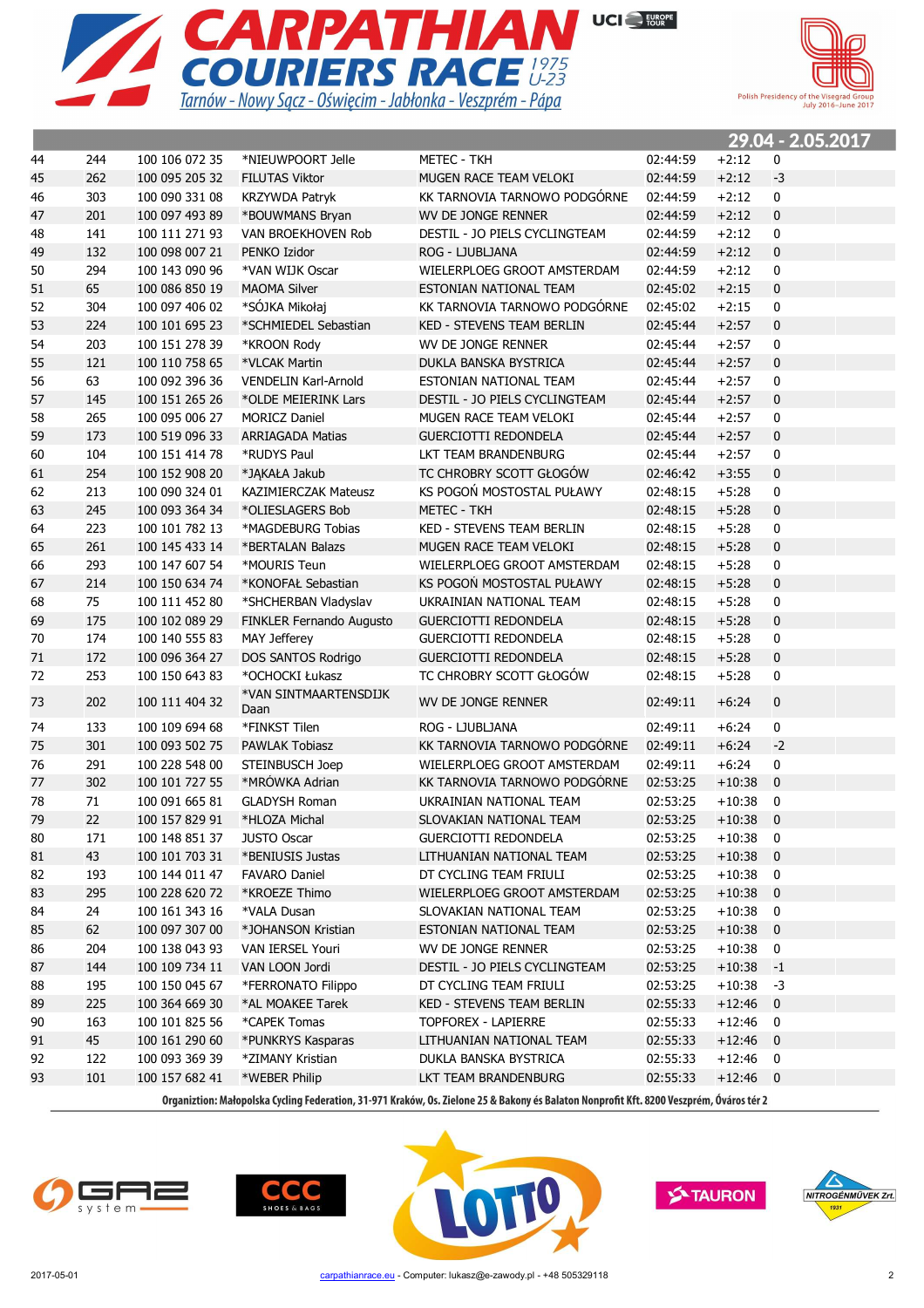



|    |     |                |                |                         |          |            | 29.04 - 2.05.2017 |
|----|-----|----------------|----------------|-------------------------|----------|------------|-------------------|
| 94 | 15  | 100 094 247 44 | *SŁAWEK Damian | POLISH NATIONAL TEAM    | 02:55:33 | $+12:46$ 0 |                   |
| 95 | 252 | 100 139 624 25 | ADAMCZYK Dawid | TC CHROBRY SCOTT GŁOGÓW | 02:55:33 | $+12:46$ 0 |                   |
| 96 | 235 | 100 144 071 10 | *ZANNI Simone  | DELIO GALLINA COLOSIO   | 02:55:33 | $+12:46$ 0 |                   |

| <b>ON THE START</b> | 96 |
|---------------------|----|
| <b>STARTED</b>      | 96 |
| <b>FINISHED</b>     | 96 |
| <b>DISQUALIFIED</b> | n  |

#### **TEAM CLASSIFICATION ON STAGE 2**

| <b>RANK</b>    | <b>CODE</b> | TEAM                             | <b>COUNTRY</b> | <b>RESULT</b> | <b>GAP</b> |
|----------------|-------------|----------------------------------|----------------|---------------|------------|
| $\mathbf{1}$   | <b>POL</b>  | POLISH NATIONAL TEAM             | <b>POL</b>     | 08:08:21      |            |
| $\overline{2}$ | <b>DEL</b>  | DELIO GALLINA COLOSIO            | <b>ITA</b>     | 08:08:21      |            |
| 3              | <b>TOP</b>  | <b>TOPFOREX - LAPIERRE</b>       | <b>CZE</b>     | 08:08:21      |            |
| $\overline{4}$ | <b>POG</b>  | KS POGOŃ MOSTOSTAL PUŁAWY        | <b>POL</b>     | 08:08:21      |            |
| 5              | <b>IDS</b>  | ISD - JORBI CONTINENTAL TEAM     | <b>UKR</b>     | 08:08:21      |            |
| 6              | FRI         | DT CYCLING TEAM FRIULI           | <b>ITA</b>     | 08:08:21      |            |
| 7              | <b>MET</b>  | <b>METEC - TKH</b>               | <b>NED</b>     | 08:08:27      | $+6$       |
| 8              | <b>ROG</b>  | ROG - LJUBLJANA                  | <b>SLO</b>     | 08:10:33      | $+2:12$    |
| 9              | <b>LKT</b>  | LKT TEAM BRANDENBURG             | <b>GER</b>     | 08:11:18      | $+2:57$    |
| 10             | DJP         | DESTIL - JO PIELS CYCLINGTEAM    | <b>NED</b>     | 08:13:30      | $+5:09$    |
| 11             | <b>CHR</b>  | TC CHROBRY SCOTT GŁOGÓW          | <b>POL</b>     | 08:14:28      | $+6:07$    |
| 12             | <b>TAR</b>  | KK TARNOVIA TARNOWO PODGÓRNE     | <b>POL</b>     | 08:15:00      | $+6:39$    |
| 13             | <b>REN</b>  | WV DE JONGE RENNER               | <b>NED</b>     | 08:15:42      | $+7:21$    |
| 14             | <b>EST</b>  | ESTONIAN NATIONAL TEAM           | <b>EST</b>     | 08:15:45      | $+7:24$    |
| 15             | <b>UKR</b>  | UKRAINIAN NATIONAL TEAM          | <b>UKR</b>     | 08:16:01      | $+7:40$    |
| 16             | <b>WIE</b>  | WIELERPLOEG GROOT AMSTERDAM      | <b>NED</b>     | 08:16:01      | $+7:40$    |
| 17             | <b>KED</b>  | <b>KED - STEVENS TEAM BERLIN</b> | <b>GER</b>     | 08:16:46      | $+8:25$    |
| 18             | <b>MUG</b>  | MUGEN RACE TEAM VELOKI           | <b>HUN</b>     | 08:18:58      | $+10:37$   |
| 19             | LTU         | LITHUANIAN NATIONAL TEAM         | LTU            | 08:21:11      | $+12:50$   |
| 20             | <b>GUR</b>  | <b>GUERCIOTTI REDONDELA</b>      | <b>ESP</b>     | 08:22:14      | $+13:53$   |
| 21             | <b>DKB</b>  | DUKLA BANSKA BYSTRICA            | <b>SVK</b>     | 08:24:04      | $+15:43$   |
| 22             | <b>SLO</b>  | SLOVAKIAN NATIONAL TEAM          | <b>SVK</b>     | 08:31:49      | $+23:28$   |

#### **MOUNTAIN PREMIE ON STAGE 2**

|                | 43 KM Łękawica |                          |                               |               |
|----------------|----------------|--------------------------|-------------------------------|---------------|
| <b>RANK</b>    | <b>BIB</b>     | <b>SURNAME, NAME</b>     | <b>TEAM</b>                   | <b>POINTS</b> |
| $\mathbf{1}$   | 262            | <b>FILUTAS Viktor</b>    | MUGEN RACE TEAM VELOKI        |               |
| $\overline{2}$ | 175            | FINKLER Fernando Augusto | <b>GUERCIOTTI REDONDELA</b>   |               |
| 3              | 144            | VAN LOON Jordi           | DESTIL - JO PIELS CYCLINGTEAM |               |
| 69 KM Przysłop |                |                          |                               |               |
| <b>RANK</b>    | <b>BIB</b>     | <b>SURNAME, NAME</b>     | <b>TEAM</b>                   | <b>POINTS</b> |
| $\mathbf{1}$   | 262            | <b>FILUTAS Viktor</b>    | MUGEN RACE TEAM VELOKI        | 3             |
| $\overline{2}$ | 175            | FINKLER Fernando Augusto | <b>GUERCIOTTI REDONDELA</b>   |               |
| 3              | 144            | VAN LOON Jordi           | DESTIL - JO PIELS CYCLINGTEAM |               |







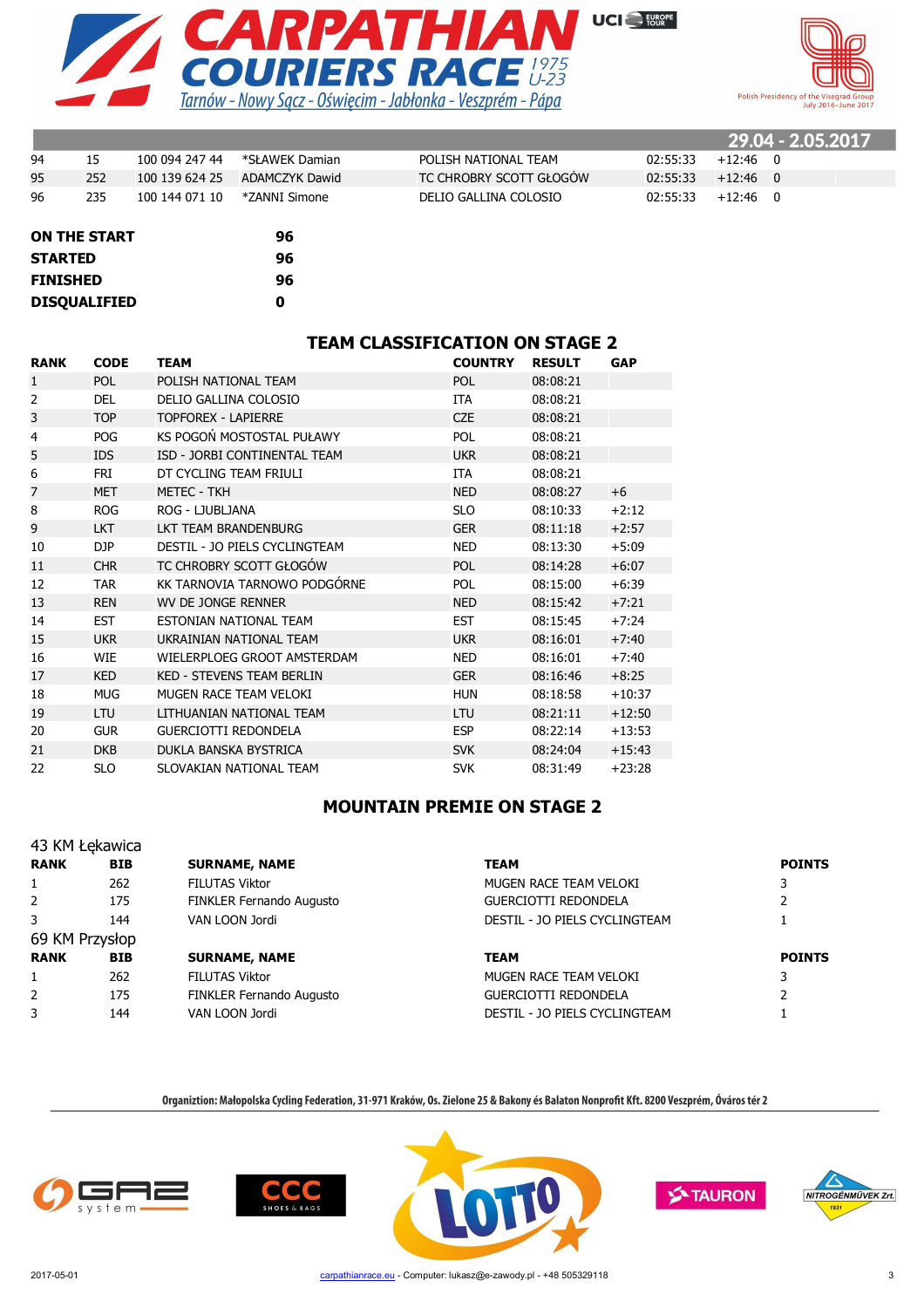



| <b>BIB</b> | <b>SURNAME, NAME</b>    | TEAM                    | <b>POINTS</b> |
|------------|-------------------------|-------------------------|---------------|
| 134        | POGACAR Tadej           | ROG - LJUBLJANA         |               |
| 251        | KONWA Piotr             | TC CHROBRY SCOTT GŁOGÓW |               |
| 231        | <b>TAGLIANI Filippo</b> | DELIO GALLINA COLOSIO   |               |
|            |                         |                         |               |

#### **SPRINT PREMIE ON STAGE 2**

| 14 KM Zator    |                         |                          |                               |               |            |
|----------------|-------------------------|--------------------------|-------------------------------|---------------|------------|
| <b>RANK</b>    | <b>BIB</b>              | <b>SURNAME, NAME</b>     | <b>TEAM</b>                   | <b>POINTS</b> | <b>BON</b> |
|                | 195                     | <b>FERRONATO Filippo</b> | DT CYCLING TEAM FRIULI        |               | $-3$       |
| 2              | 103                     | <b>KESSLER Robert</b>    | LKT TEAM BRANDENBURG          |               | $-2$       |
| 3              | 251                     | <b>KONWA Piotr</b>       | TC CHROBRY SCOTT GŁOGÓW       |               | -1         |
|                | 62 KM Maków Podhalański |                          |                               |               |            |
| <b>RANK</b>    | <b>BIB</b>              | <b>SURNAME, NAME</b>     | <b>TEAM</b>                   | <b>POINTS</b> | <b>BON</b> |
|                | 262                     | <b>FILUTAS Viktor</b>    | MUGEN RACE TEAM VELOKI        |               | $-3$       |
| $\overline{2}$ | 301                     | <b>PAWLAK Tobiasz</b>    | KK TARNOVIA TARNOWO PODGÓRNE  |               | $-2$       |
| 3              | 144                     | VAN LOON Jordi           | DESTIL - JO PIELS CYCLINGTEAM |               | -1         |
|                |                         |                          |                               |               |            |

Organiztion: Małopolska Cycling Federation, 31-971 Kraków, Os. Zielone 25 & Bakony és Balaton Nonprofit Kft. 8200 Veszprém, Óváros tér 2



 $888 \times 10^{10} \times 10^{10}$ 







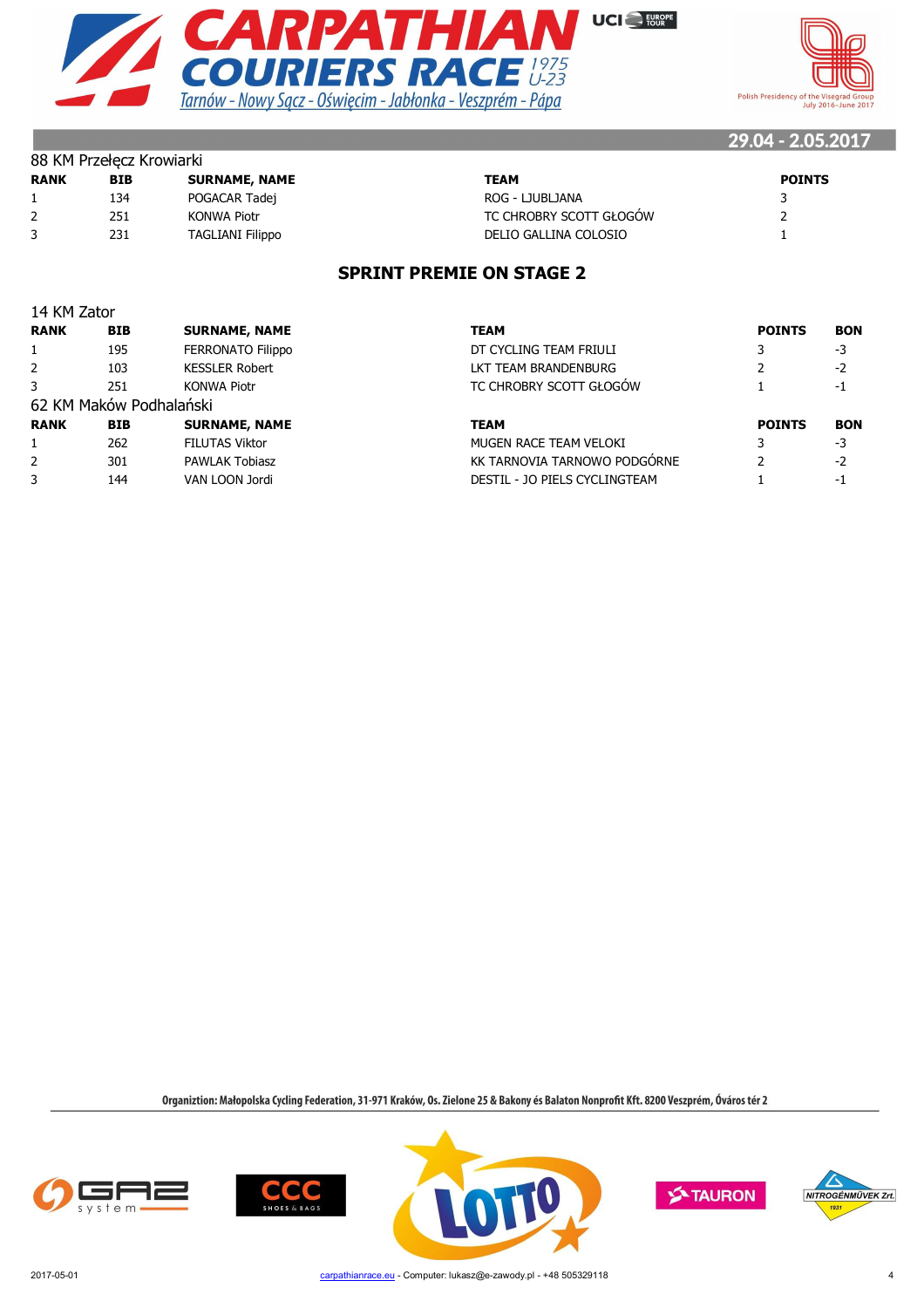



#### **INDIVIDUAL GENERAL CLASSIFICATION AFTER STAGE 2 LOTTO**

|                |            | DISTANCE (KM): 276            |                                       |                               | AVERAGE SPEED (KM/H): 41.319 km/h |            |               |
|----------------|------------|-------------------------------|---------------------------------------|-------------------------------|-----------------------------------|------------|---------------|
| <b>RANK</b>    | <b>BIB</b> | UCI ID                        | <b>SURNAME, NAME</b>                  | TEAM                          | <b>RESULT</b>                     | <b>GAP</b> | <b>RISING</b> |
| $\mathbf{1}$   | 192        |                               | 100 133 731 49 PESSOT Alessandro      | DT CYCLING TEAM FRIULI        | 06:40:37                          |            |               |
| 2              | 14         | 100 086 286 37 MAŁECKI Kamil  |                                       | POLISH NATIONAL TEAM          | 06:40:39                          | $+2$       | $+5$          |
| 3              | 103        |                               | 100 454 807 55 KESSLER Robert         | LKT TEAM BRANDENBURG          | 06:40:42                          | $+5$       | $-1$          |
| $\overline{4}$ | 251        | 100 079 516 57 KONWA Piotr    |                                       | TC CHROBRY SCOTT GŁOGÓW       | 06:40:45                          | $+8$       |               |
| 5              | 134        |                               | 100 149 727 40 *POGACAR Tadej         | ROG - LJUBLJANA               | 06:40:45                          | $+8$       | $-2$          |
| 6              | 241        |                               | 100 149 522 29 *VAN DE BERG Lars      | <b>METEC - TKH</b>            | 06:40:47                          | $+10$      | $-1$          |
| $\overline{7}$ | 143        |                               | 100 081 132 24 VAN DER KOOIJ Bas      | DESTIL - JO PIELS CYCLINGTEAM | 06:40:50                          | $+13$      | $+18$         |
| 8              | 131        | 100 086 935 07 RUCIGAJ Ziga   |                                       | ROG - LJUBLJANA               | 06:40:50                          | $+13$      |               |
| 9              | 231        |                               | 100 135 822 06 TAGLIANI Filippo       | DELIO GALLINA COLOSIO         | 06:40:51                          | $+14$      | $+1$          |
| 10             | 211        |                               | 100 093 371 41 GÓRECKI Patryk         | KS POGOŃ MOSTOSTAL PUŁAWY     | 06:40:51                          | $+14$      | $+1$          |
| 11             | 13         | 100 097 652 54 BROŻYNA Piotr  |                                       | POLISH NATIONAL TEAM          | 06:40:52                          | $+15$      | $+2$          |
| 12             | 102        | 100 454 814 62 KOCH Christian |                                       | LKT TEAM BRANDENBURG          | 06:40:54                          | $+17$      | $+4$          |
| 13             | 41         |                               | 100 099 737 05 *LASINIS Venantas      | LITHUANIAN NATIONAL TEAM      | 06:40:54                          | $+17$      | $+7$          |
| 14             | 164        | 100 086 246 94 LEHKY Roman    |                                       | <b>TOPFOREX - LAPIERRE</b>    | 06:40:56                          | $+19$      | $+12$         |
| 15             | 124        | 100 086 255 06 BELLAN Juraj   |                                       | DUKLA BANSKA BYSTRICA         | 06:40:56                          | $+19$      | $+14$         |
| 16             | 73         |                               | 100 097 334 27 *SHEVCHUK Taras        | UKRAINIAN NATIONAL TEAM       | 06:40:59                          | $+22$      | $+22$         |
| 17             | 212        |                               | 100 097 178 65 SOLIŃSKI Patryk        | KS POGOŃ MOSTOSTAL PUŁAWY     | 06:40:59                          | $+22$      | $+22$         |
| 18             | 221        | 100 091 727 46 FRANZ Marcel   |                                       | KED - STEVENS TEAM BERLIN     | 06:40:59                          | $+22$      | $+24$         |
| 19             | 243        |                               | 100 147 599 46 *VAN DER HORST Dennis  | <b>METEC - TKH</b>            | 06:41:00                          | $+23$      | $+24$         |
| 20             | 242        |                               | 100 094 129 23 *BOUWMANS Dylan        | <b>METEC - TKH</b>            | 06:41:00                          | $+23$      | $-1$          |
| 21             | 292        |                               | 100 231 298 34 *SCHRIJVER Jorgos      | WIELERPLOEG GROOT AMSTERDAM   | 06:41:00                          | $+23$      | $+24$         |
| 22             | 232        |                               | 100 109 702 76 GIULIANI Giacomo       | DELIO GALLINA COLOSIO         | 06:41:00                          | $+23$      | $+24$         |
| 23             | 191        | 100 138 797 71 BAIS Mattia    |                                       | DT CYCLING TEAM FRIULI        | 06:41:00                          | $+23$      | $+24$         |
| 24             | 162        |                               | 100 097 457 53 *SIRUCEK Vaclav        | <b>TOPFOREX - LAPIERRE</b>    | 06:41:02                          | $+25$      | $+27$         |
| 25             | 194        |                               | 100 150 819 65 *MELLONI Mattia        | DT CYCLING TEAM FRIULI        | 06:41:02                          | $+25$      | $+27$         |
| 26             | 233        |                               | 100 097 807 15 RADICE Raffaele        | DELIO GALLINA COLOSIO         | 06:41:04                          | $+27$      | $+44$         |
| 27             | 12         |                               | 100 334 505 33 SZELĄG Gracjan         | POLISH NATIONAL TEAM          | 06:41:04                          | $+27$      | $+33$         |
| 28             | 165        |                               | 100 094 888 06 NEUMAN Dominik         | <b>TOPFOREX - LAPIERRE</b>    | 06:41:06                          | $+29$      | $+39$         |
| 29             | 152        |                               | 100 133 951 75 ZUBENKO Mykyta         | ISD - JORBI CONTINENTAL TEAM  | 06:41:08                          | $+31$      | $+44$         |
| 30             | 151        | 100 096 409 72 UDOD Rinat     |                                       | ISD - JORBI CONTINENTAL TEAM  | 06:41:08                          | $+31$      | $+44$         |
| 31             | 161        | 100 093 386 56 PETRUS Jiri    |                                       | <b>TOPFOREX - LAPIERRE</b>    | 06:41:10                          | $+33$      | $+45$         |
| 32             | 154        |                               | 100 086 658 21 BUDYAK Anatoliy        | ISD - JORBI CONTINENTAL TEAM  | 06:41:12                          | $+35$      | $+47$         |
| 33             | 215        | 100 150 646 86 *PEKALA Piotr  |                                       | KS POGOŃ MOSTOSTAL PUŁAWY     | 06:41:13                          | $+36$      | $+48$         |
| 34             | 262        | 100 095 205 32 FILUTAS Viktor |                                       | MUGEN RACE TEAM VELOKI        | 06:43:01                          | $+2:24$    | $-22$         |
| 35             | 65         | 100 086 850 19 MAOMA Silver   |                                       | ESTONIAN NATIONAL TEAM        | 06:43:03                          | $+2:26$    | $-29$         |
| 36             | 42         |                               | 100 108 067 90 *ADOMAITIS Rojus       | LITHUANIAN NATIONAL TEAM      | 06:43:04                          | $+2:27$    | $-22$         |
| 37             | 135        | 100 149 920 39 *JERMAN Ziga   |                                       | ROG - LJUBLJANA               | 06:43:06                          | $+2:29$    | $-19$         |
| 38             | 141        |                               | 100 111 271 93 VAN BROEKHOVEN Rob     | DESTIL - JO PIELS CYCLINGTEAM | 06:43:06                          | $+2:29$    | $-17$         |
| 39             | 132        | 100 098 007 21 PENKO Izidor   |                                       | ROG - LJUBLJANA               | 06:43:07                          | $+2:30$    | $-16$         |
| 40             | 11         |                               | 100 109 575 46 *ANIOŁKOWSKI Stanisław | POLISH NATIONAL TEAM          | 06:43:07                          | $+2:30$    | $-16$         |
| 41             | 21         | 100 091 238 42 BABIC Adrian   |                                       | SLOVAKIAN NATIONAL TEAM       | 06:43:08                          | $+2:31$    | $-14$         |
| 42             | 234        |                               | 100 111 298 23 GALDOUNE Ahmed         | DELIO GALLINA COLOSIO         | 06:43:09                          | $+2:32$    | $-10$         |
| 43             | 305        |                               | 100 133 945 69 KARBOWY Marcin         | KK TARNOVIA TARNOWO PODGÓRNE  | 06:43:10                          | $+2:33$    | $-9$          |
| 44             | 303        |                               | 100 090 331 08 KRZYWDA Patryk         | KK TARNOVIA TARNOWO PODGÓRNE  | 06:43:10                          | $+2:33$    | -9            |
| 45             | 201        |                               | 100 097 493 89 *BOUWMANS Bryan        | WV DE JONGE RENNER            | 06:43:10                          | $+2:33$    | $-9$          |
| 46             | 304        |                               | 100 097 406 02 *SÓJKA Mikołaj         | KK TARNOVIA TARNOWO PODGÓRNE  | 06:43:14                          | $+2:37$    | -9            |
| 47             | 255        |                               | 100 158 475 58 *JAGIEŁA Adam          | TC CHROBRY SCOTT GŁOGÓW       | 06:43:15                          | $+2:38$    | $+10$         |
|                |            |                               |                                       |                               |                                   |            |               |







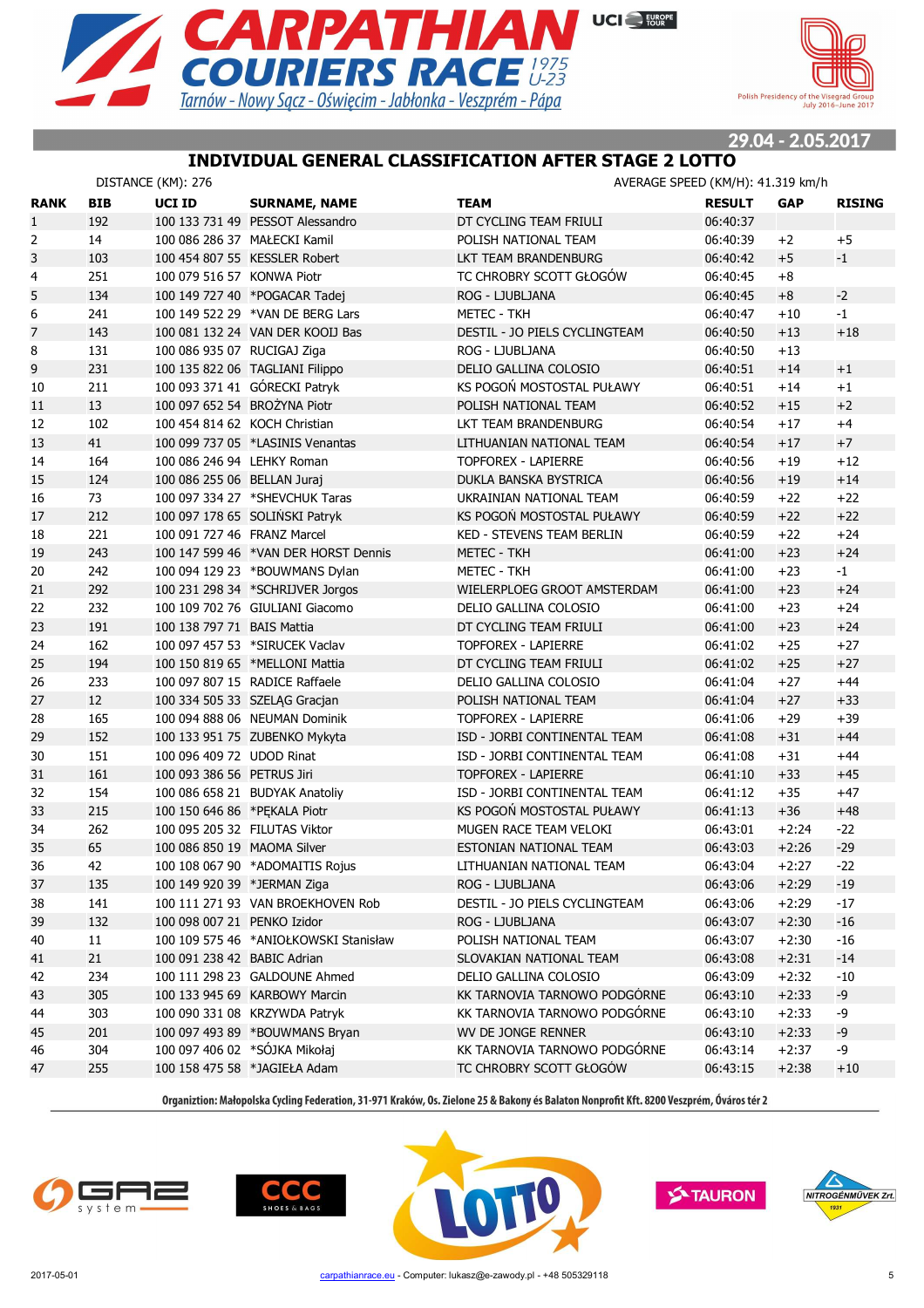



|    |     |                              |                                           |                                  |          | 29.04 - 2.05.2017 |       |
|----|-----|------------------------------|-------------------------------------------|----------------------------------|----------|-------------------|-------|
| 48 | 294 |                              | 100 143 090 96 *VAN WIJK Oscar            | WIELERPLOEG GROOT AMSTERDAM      | 06:43:16 | $+2:39$           | $+11$ |
| 49 | 74  |                              | 100 110 060 46 POHORELOV Vladyslav        | UKRAINIAN NATIONAL TEAM          | 06:43:16 | $+2:39$           | $+12$ |
| 50 | 64  | 100 110 229 21 KIVISTIK Gert |                                           | ESTONIAN NATIONAL TEAM           | 06:43:17 | $+2:40$           | $+14$ |
| 51 | 244 |                              | 100 106 072 35 *NIEUWPOORT Jelle          | METEC - TKH                      | 06:43:20 | $+2:43$           | $+20$ |
| 52 | 224 |                              | 100 101 695 23 *SCHMIEDEL Sebastian       | <b>KED - STEVENS TEAM BERLIN</b> | 06:43:56 | $+3:19$           | $-11$ |
| 53 | 145 |                              | 100 151 265 26 *OLDE MEIERINK Lars        | DESTIL - JO PIELS CYCLINGTEAM    | 06:44:00 | $+3:23$           | $+2$  |
| 54 | 63  |                              | 100 092 396 36 VENDELIN Karl-Arnold       | ESTONIAN NATIONAL TEAM           | 06:44:00 | $+3:23$           | $+2$  |
| 55 | 104 | 100 151 414 78 *RUDYS Paul   |                                           | LKT TEAM BRANDENBURG             | 06:44:02 | $+3:25$           | $+8$  |
| 56 | 121 | 100 110 758 65 *VLCAK Martin |                                           | DUKLA BANSKA BYSTRICA            | 06:44:05 | $+3:28$           | $+16$ |
| 57 | 205 |                              | 100 109 476 44 *DEKKER David              | WV DE JONGE RENNER               | 06:44:07 | $+3:30$           | $+32$ |
| 58 | 265 |                              | 100 095 006 27 MORICZ Daniel              | MUGEN RACE TEAM VELOKI           | 06:44:08 | $+3:31$           | $+20$ |
| 59 | 203 | 100 151 278 39 *KROON Rody   |                                           | WV DE JONGE RENNER               | 06:44:13 | $+3:36$           | $+26$ |
| 60 | 173 |                              | 100 519 096 33 ARRIAGADA Matias           | <b>GUERCIOTTI REDONDELA</b>      | 06:44:15 | $+3:38$           | $+27$ |
| 61 | 254 |                              | 100 152 908 20 *JAKAŁA Jakub              | TC CHROBRY SCOTT GŁOGÓW          | 06:44:52 | $+4:15$           | $-30$ |
| 62 | 213 |                              | 100 090 324 01 KAZIMIERCZAK Mateusz       | KS POGOŃ MOSTOSTAL PUŁAWY        | 06:46:18 | $+5:41$           | $-53$ |
| 63 | 223 |                              | 100 101 782 13 *MAGDEBURG Tobias          | <b>KED - STEVENS TEAM BERLIN</b> | 06:46:28 | $+5:51$           | $-15$ |
| 64 | 175 |                              | 100 102 089 29 FINKLER Fernando Augusto   | <b>GUERCIOTTI REDONDELA</b>      | 06:46:29 | $+5:52$           | $-15$ |
| 65 | 245 |                              | 100 093 364 34 *OLIESLAGERS Bob           | <b>METEC - TKH</b>               | 06:46:30 | $+5:53$           | $-12$ |
| 66 | 293 |                              | 100 147 607 54 *MOURIS Teun               | WIELERPLOEG GROOT AMSTERDAM      | 06:46:31 | $+5:54$           | $-12$ |
| 67 | 261 |                              | 100 145 433 14 *BERTALAN Balazs           | MUGEN RACE TEAM VELOKI           | 06:46:31 | $+5:54$           | -9    |
| 68 | 75  |                              | 100 111 452 80 *SHCHERBAN Vladyslav       | UKRAINIAN NATIONAL TEAM          | 06:46:34 | $+5:57$           | $-2$  |
| 69 | 214 |                              | 100 150 634 74 *KONOFAŁ Sebastian         | KS POGOŃ MOSTOSTAL PUŁAWY        | 06:46:37 | $+6:00$           | $+6$  |
| 70 | 172 |                              | 100 096 364 27 DOS SANTOS Rodrigo         | <b>GUERCIOTTI REDONDELA</b>      | 06:46:40 | $+6:03$           | $+10$ |
| 71 | 174 | 100 140 555 83 MAY Jefferey  |                                           | <b>GUERCIOTTI REDONDELA</b>      | 06:46:43 | $+6:06$           | $+12$ |
| 72 | 253 |                              | 100 150 643 83 *OCHOCKI Łukasz            | TC CHROBRY SCOTT GŁOGÓW          | 06:46:44 | $+6:07$           | $+14$ |
| 73 | 301 |                              | 100 093 502 75 PAWLAK Tobiasz             | KK TARNOVIA TARNOWO PODGÓRNE     | 06:47:15 | $+6:38$           | $-58$ |
| 74 | 133 | 100 109 694 68 *FINKST Tilen |                                           | ROG - LJUBLJANA                  | 06:47:22 | $+6:45$           | $-41$ |
| 75 | 202 |                              | 100 111 404 32 *VAN SINTMAARTENSDIJK Daan | WV DE JONGE RENNER               | 06:47:24 | $+6:47$           | $-31$ |
| 76 | 195 |                              | 100 150 045 67 *FERRONATO Filippo         | DT CYCLING TEAM FRIULI           | 06:51:31 | $+10:54$          | $-48$ |
| 77 | 43  |                              | 100 101 703 31 *BENIUSIS Justas           | LITHUANIAN NATIONAL TEAM         | 06:51:32 | $+10:55$          | $-55$ |
| 78 | 193 |                              | 100 144 011 47 FAVARO Daniel              | DT CYCLING TEAM FRIULI           | 06:51:37 | $+11:00$          | $-38$ |
| 79 | 144 |                              | 100 109 734 11 VAN LOON Jordi             | DESTIL - JO PIELS CYCLINGTEAM    | 06:51:39 | $+11:02$          | $-29$ |
| 80 | 302 |                              | 100 101 727 55 *MRÓWKA Adrian             | KK TARNOVIA TARNOWO PODGÓRNE     | 06:51:42 | $+11:05$          | $-18$ |
| 81 | 62  |                              | 100 097 307 00 *JOHANSON Kristian         | ESTONIAN NATIONAL TEAM           | 06:51:45 | $+11:08$          | $-13$ |
| 82 | 22  |                              | 100 157 829 91 *HLOZA Michal              | SLOVAKIAN NATIONAL TEAM          | 06:51:45 | $+11:08$          | $-13$ |
| 83 | 171 | 100 148 851 37 JUSTO Oscar   |                                           | <b>GUERCIOTTI REDONDELA</b>      | 06:51:51 | $+11:14$          | $-1$  |
| 84 | 204 |                              | 100 138 043 93 VAN IERSEL Youri           | WV DE JONGE RENNER               | 06:52:25 | $+11:48$          | $+4$  |
| 85 | 15  |                              | 100 094 247 44 *SŁAWEK Damian             | POLISH NATIONAL TEAM             | 06:53:40 | $+13:03$          | -68   |
| 86 | 101 | 100 157 682 41 *WEBER Philip |                                           | LKT TEAM BRANDENBURG             | 06:53:43 | $+13:06$          | -56   |
| 87 | 252 |                              | 100 139 624 25 ADAMCZYK Dawid             | TC CHROBRY SCOTT GŁOGÓW          | 06:53:52 | $+13:15$          | $-22$ |
| 88 | 225 |                              | 100 364 669 30 *AL MOAKEE Tarek           | KED - STEVENS TEAM BERLIN        | 06:53:57 | $+13:20$          | $-11$ |
| 89 | 163 |                              | 100 101 825 56 *CAPEK Tomas               | <b>TOPFOREX - LAPIERRE</b>       | 06:54:01 | $+13:24$          | $-5$  |
| 90 | 291 |                              | 100 228 548 00 STEINBUSCH Joep            | WIELERPLOEG GROOT AMSTERDAM      | 06:55:24 | $+14:47$          | $+1$  |
| 91 | 235 |                              | 100 144 071 10 *ZANNI Simone              | DELIO GALLINA COLOSIO            | 06:56:08 | $+15:31$          | $-1$  |
| 92 | 71  |                              | 100 091 665 81 GLADYSH Roman              | UKRAINIAN NATIONAL TEAM          | 06:59:41 | $+19:04$          |       |
| 93 | 295 |                              | 100 228 620 72 *KROEZE Thimo              | WIELERPLOEG GROOT AMSTERDAM      | 06:59:51 | $+19:14$          | $+1$  |
| 94 | 24  | 100 161 343 16 *VALA Dusan   |                                           | SLOVAKIAN NATIONAL TEAM          | 06:59:56 | $+19:19$          | $+2$  |
| 95 | 45  |                              | 100 161 290 60 *PUNKRYS Kasparas          | LITHUANIAN NATIONAL TEAM         | 07:01:56 | $+21:19$          | $-2$  |
| 96 | 122 |                              | 100 093 369 39 *ZIMANY Kristian           | DUKLA BANSKA BYSTRICA            | 07:02:03 | $+21:26$          | $-1$  |

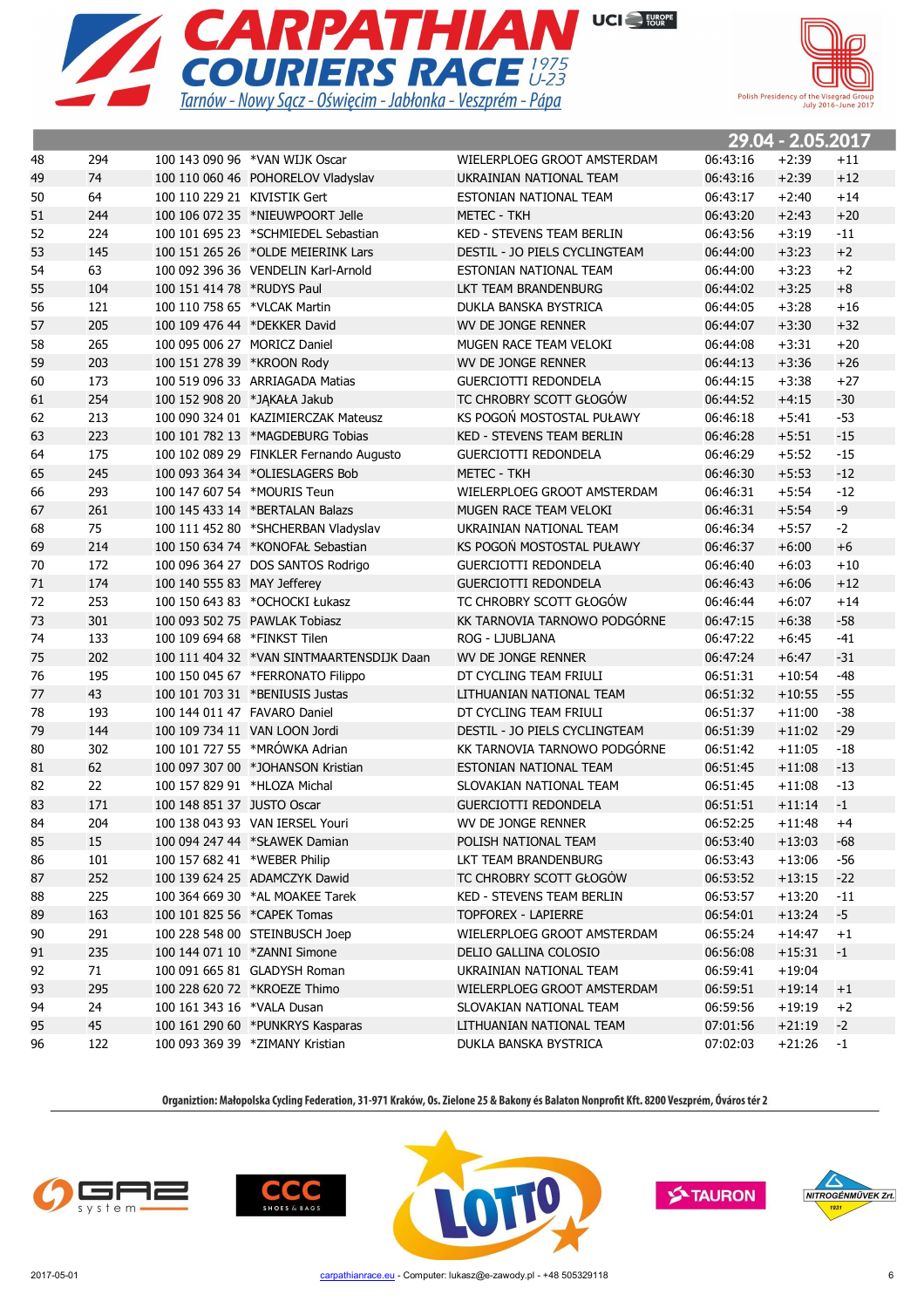



#### **CLASSIFICATION OF COMPETITORS 19-20 YEARS AFTER STAGE 2 NITROGENMUVEK**

| <b>RANK</b>    | <b>BIB</b> | UCI ID         | <b>SURNAME, NAME</b>       | <b>TEAM</b>                      | <b>RESULT</b> | <b>GAP</b> |
|----------------|------------|----------------|----------------------------|----------------------------------|---------------|------------|
| $\mathbf{1}$   | 134        | 100 149 727 40 | POGACAR Tadej              | ROG - LJUBLJANA                  | 06:40:45      |            |
| 2              | 241        | 100 149 522 29 | VAN DE BERG Lars           | <b>METEC - TKH</b>               | 06:40:47      | $+2$       |
| 3              | 41         | 100 099 737 05 | <b>LASINIS Venantas</b>    | LITHUANIAN NATIONAL TEAM         | 06:40:54      | $+9$       |
| 4              | 73         | 100 097 334 27 | <b>SHEVCHUK Taras</b>      | UKRAINIAN NATIONAL TEAM          | 06:40:59      | $+14$      |
| 5              | 243        | 100 147 599 46 | VAN DER HORST Dennis       | <b>METEC - TKH</b>               | 06:41:00      | $+15$      |
| 6              | 242        | 100 094 129 23 | <b>BOUWMANS Dylan</b>      | <b>METEC - TKH</b>               | 06:41:00      | $+15$      |
| $\overline{7}$ | 292        | 100 231 298 34 | <b>SCHRIJVER Jorgos</b>    | WIELERPLOEG GROOT AMSTERDAM      | 06:41:00      | $+15$      |
| 8              | 162        | 100 097 457 53 | SIRUCEK Vaclav             | <b>TOPFOREX - LAPIERRE</b>       | 06:41:02      | $+17$      |
| 9              | 194        | 100 150 819 65 | <b>MELLONI Mattia</b>      | DT CYCLING TEAM FRIULI           | 06:41:02      | $+17$      |
| 10             | 215        | 100 150 646 86 | PEKALA Piotr               | KS POGOŃ MOSTOSTAL PUŁAWY        | 06:41:13      | $+28$      |
| 11             | 42         | 100 108 067 90 | <b>ADOMAITIS Rojus</b>     | LITHUANIAN NATIONAL TEAM         | 06:43:04      | $+2:19$    |
| 12             | 135        | 100 149 920 39 | JERMAN Ziga                | ROG - LJUBLJANA                  | 06:43:06      | $+2:21$    |
| 13             | 11         | 100 109 575 46 | ANIOŁKOWSKI Stanisław      | POLISH NATIONAL TEAM             | 06:43:07      | $+2:22$    |
| 14             | 201        | 100 097 493 89 | <b>BOUWMANS Bryan</b>      | WV DE JONGE RENNER               | 06:43:10      | $+2:25$    |
| 15             | 304        | 100 097 406 02 | SÓJKA Mikołaj              | KK TARNOVIA TARNOWO PODGÓRNE     | 06:43:14      | $+2:29$    |
| 16             | 255        | 100 158 475 58 | JAGIEŁA Adam               | TC CHROBRY SCOTT GŁOGÓW          | 06:43:15      | $+2:30$    |
| 17             | 294        | 100 143 090 96 | VAN WIJK Oscar             | WIELERPLOEG GROOT AMSTERDAM      | 06:43:16      | $+2:31$    |
| 18             | 244        | 100 106 072 35 | NIEUWPOORT Jelle           | METEC - TKH                      | 06:43:20      | $+2:35$    |
| 19             | 224        | 100 101 695 23 | <b>SCHMIEDEL Sebastian</b> | <b>KED - STEVENS TEAM BERLIN</b> | 06:43:56      | $+3:11$    |
| 20             | 145        | 100 151 265 26 | <b>OLDE MEIERINK Lars</b>  | DESTIL - JO PIELS CYCLINGTEAM    | 06:44:00      | $+3:15$    |
| 21             | 104        | 100 151 414 78 | <b>RUDYS Paul</b>          | LKT TEAM BRANDENBURG             | 06:44:02      | $+3:17$    |
| 22             | 121        | 100 110 758 65 | <b>VLCAK Martin</b>        | DUKLA BANSKA BYSTRICA            | 06:44:05      | $+3:20$    |
| 23             | 205        | 100 109 476 44 | <b>DEKKER David</b>        | WV DE JONGE RENNER               | 06:44:07      | $+3:22$    |
| 24             | 203        | 100 151 278 39 | <b>KROON Rody</b>          | WV DE JONGE RENNER               | 06:44:13      | $+3:28$    |
| 25             | 254        | 100 152 908 20 | JĄKAŁA Jakub               | TC CHROBRY SCOTT GŁOGÓW          | 06:44:52      | $+4:07$    |
| 26             | 223        | 100 101 782 13 | <b>MAGDEBURG Tobias</b>    | KED - STEVENS TEAM BERLIN        | 06:46:28      | $+5:43$    |
| 27             | 245        | 100 093 364 34 | <b>OLIESLAGERS Bob</b>     | METEC - TKH                      | 06:46:30      | $+5:45$    |
| 28             | 293        | 100 147 607 54 | <b>MOURIS Teun</b>         | WIELERPLOEG GROOT AMSTERDAM      | 06:46:31      | $+5:46$    |
| 29             | 261        | 100 145 433 14 | <b>BERTALAN Balazs</b>     | MUGEN RACE TEAM VELOKI           | 06:46:31      | $+5:46$    |
| 30             | 75         | 100 111 452 80 | SHCHERBAN Vladyslav        | UKRAINIAN NATIONAL TEAM          | 06:46:34      | $+5:49$    |
| 31             | 214        | 100 150 634 74 | <b>KONOFAŁ Sebastian</b>   | KS POGOŃ MOSTOSTAL PUŁAWY        | 06:46:37      | $+5:52$    |
| 32             | 253        | 100 150 643 83 | <b>OCHOCKI Łukasz</b>      | TC CHROBRY SCOTT GŁOGÓW          | 06:46:44      | $+5:59$    |
| 33             | 133        | 100 109 694 68 | <b>FINKST Tilen</b>        | ROG - LJUBLJANA                  | 06:47:22      | $+6:37$    |
| 34             | 202        | 100 111 404 32 | VAN SINTMAARTENSDIJK Daan  | WV DE JONGE RENNER               | 06:47:24      | $+6:39$    |
| 35             | 195        | 100 150 045 67 | <b>FERRONATO Filippo</b>   | DT CYCLING TEAM FRIULI           | 06:51:31      | $+10:46$   |
| 36             | 43         | 100 101 703 31 | <b>BENIUSIS Justas</b>     | LITHUANIAN NATIONAL TEAM         | 06:51:32      | $+10:47$   |
| 37             | 302        | 100 101 727 55 | MRÓWKA Adrian              | KK TARNOVIA TARNOWO PODGÓRNE     | 06:51:42      | $+10:57$   |
| 38             | 62         | 100 097 307 00 | JOHANSON Kristian          | ESTONIAN NATIONAL TEAM           | 06:51:45      | $+11:00$   |
| 39             | 22         | 100 157 829 91 | <b>HLOZA Michal</b>        | SLOVAKIAN NATIONAL TEAM          | 06:51:45      | $+11:00$   |
| 40             | 15         | 100 094 247 44 | <b>SŁAWEK Damian</b>       | POLISH NATIONAL TEAM             | 06:53:40      | $+12:55$   |
| 41             | 101        | 100 157 682 41 | <b>WEBER Philip</b>        | LKT TEAM BRANDENBURG             | 06:53:43      | $+12:58$   |
| 42             | 225        | 100 364 669 30 | AL MOAKEE Tarek            | KED - STEVENS TEAM BERLIN        | 06:53:57      | $+13:12$   |
| 43             | 163        | 100 101 825 56 | <b>CAPEK Tomas</b>         | TOPFOREX - LAPIERRE              | 06:54:01      | $+13:16$   |
| 44             | 235        | 100 144 071 10 | ZANNI Simone               | DELIO GALLINA COLOSIO            | 06:56:08      | $+15:23$   |
| 45             | 295        | 100 228 620 72 | <b>KROEZE Thimo</b>        | WIELERPLOEG GROOT AMSTERDAM      | 06:59:51      | $+19:06$   |
| 46             | 24         | 100 161 343 16 | <b>VALA Dusan</b>          | SLOVAKIAN NATIONAL TEAM          | 06:59:56      | $+19:11$   |
| 47             | 45         | 100 161 290 60 | PUNKRYS Kasparas           | LITHUANIAN NATIONAL TEAM         | 07:01:56      | $+21:11$   |
| 48             | 122        | 100 093 369 39 | ZIMANY Kristian            | DUKLA BANSKA BYSTRICA            | 07:02:03      | $+21:18$   |







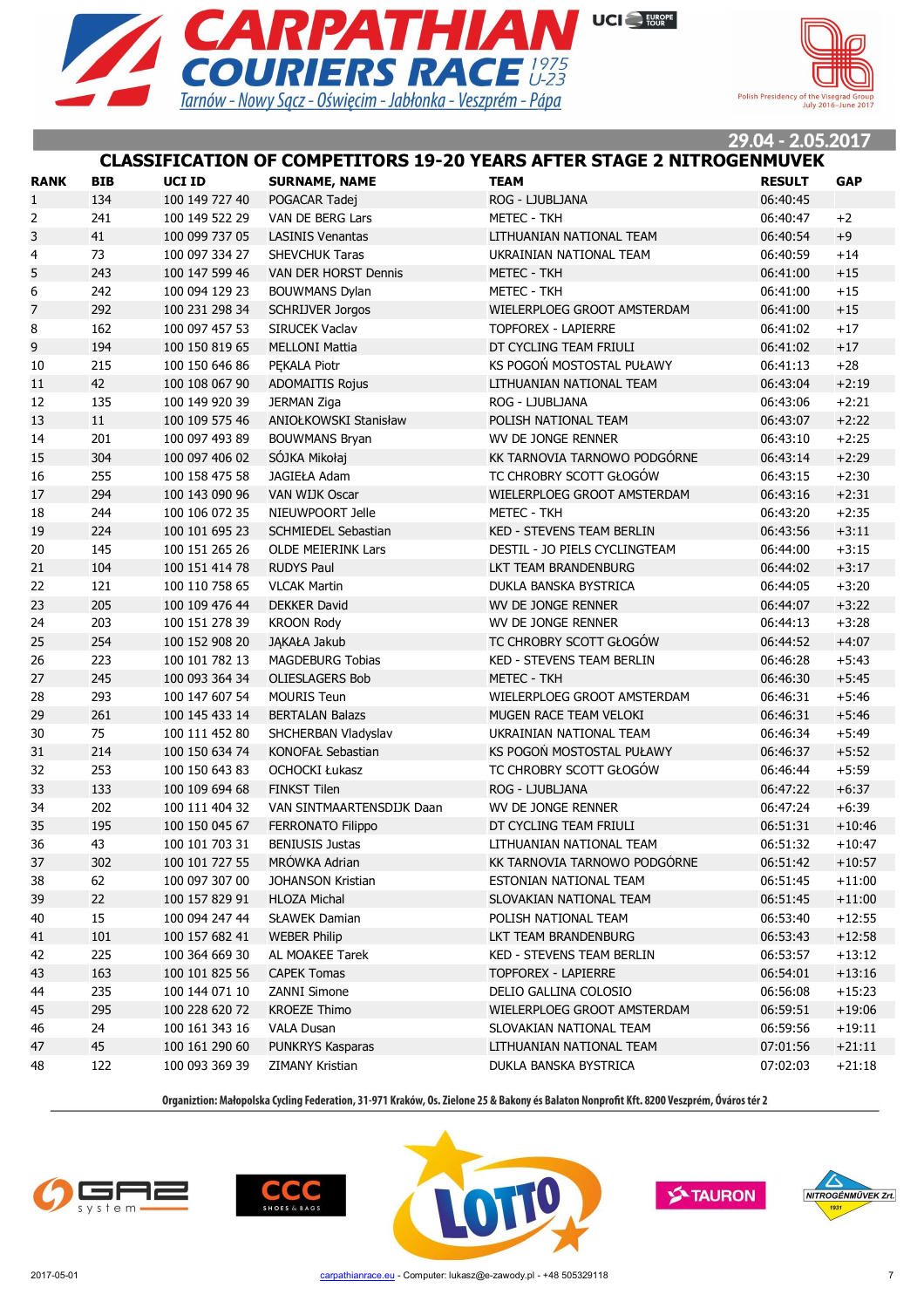



#### **TEAM CLASSIFICATION AFTER STAGE 2 BAKONY & BALATON**

| <b>RANK</b>    | <b>CODE</b> | TEAM                             | <b>COUNTRY</b> | <b>RESULT</b> | <b>GAP</b> |
|----------------|-------------|----------------------------------|----------------|---------------|------------|
| $\mathbf{1}$   | <b>POL</b>  | POLISH NATIONAL TEAM             | <b>POL</b>     | 20:02:39      |            |
| 2              | <b>POG</b>  | KS POGOŃ MOSTOSTAL PUŁAWY        | <b>POL</b>     | 20:02:40      | $+1$       |
| 3              | <b>FRI</b>  | DT CYCLING TEAM FRIULI           | <b>ITA</b>     | 20:02:42      | $+3$       |
| 4              | <b>MET</b>  | <b>METEC - TKH</b>               | <b>NED</b>     | 20:02:47      | $+8$       |
| 5              | <b>DEL</b>  | DELIO GALLINA COLOSIO            | <b>ITA</b>     | 20:02:54      | $+15$      |
| 6              | <b>TOP</b>  | TOPFOREX - LAPIERRE              | <b>CZE</b>     | 20:03:04      | $+25$      |
| $\overline{7}$ | <b>IDS</b>  | ISD - JORBI CONTINENTAL TEAM     | <b>UKR</b>     | 20:03:28      | $+49$      |
| 8              | <b>ROG</b>  | ROG - LJUBLJANA                  | <b>SLO</b>     | 20:04:49      | $+2:10$    |
| 9              | <b>LKT</b>  | LKT TEAM BRANDENBURG             | <b>GER</b>     | 20:05:39      | $+3:00$    |
| 10             | DJP         | DESTIL - JO PIELS CYCLINGTEAM    | <b>NED</b>     | 20:07:57      | $+5:18$    |
| 11             | <b>CHR</b>  | TC CHROBRY SCOTT GŁOGÓW          | <b>POL</b>     | 20:08:54      | $+6:15$    |
| 12             | <b>TAR</b>  | KK TARNOVIA TARNOWO PODGÓRNE     | <b>POL</b>     | 20:09:28      | $+6:49$    |
| 13             | <b>EST</b>  | ESTONIAN NATIONAL TEAM           | <b>EST</b>     | 20:10:20      | $+7:41$    |
| 14             | <b>REN</b>  | WV DE JONGE RENNER               | <b>NED</b>     | 20:10:29      | $+7:50$    |
| 15             | <b>WIE</b>  | WIELERPLOEG GROOT AMSTERDAM      | <b>NED</b>     | 20:10:39      | $+8:00$    |
| 16             | <b>UKR</b>  | UKRAINIAN NATIONAL TEAM          | <b>UKR</b>     | 20:10:42      | $+8:03$    |
| 17             | <b>KED</b>  | <b>KED - STEVENS TEAM BERLIN</b> | <b>GER</b>     | 20:11:23      | $+8:44$    |
| 18             | <b>MUG</b>  | MUGEN RACE TEAM VELOKI           | <b>HUN</b>     | 20:13:28      | $+10:49$   |
| 19             | LTU         | LITHUANIAN NATIONAL TEAM         | <b>LTU</b>     | 20:15:32      | $+12:53$   |
| 20             | <b>GUR</b>  | <b>GUERCIOTTI REDONDELA</b>      | <b>ESP</b>     | 20:17:19      | $+14:40$   |
| 21             | <b>DKB</b>  | DUKLA BANSKA BYSTRICA            | <b>SVK</b>     | 20:26:51      | $+24:12$   |
| 22             | SLO         | SLOVAKIAN NATIONAL TEAM          | <b>SVK</b>     | 20:34:44      | $+32:05$   |

#### **CLASSIFICATION BY PLACES AFTER STAGE 2 GAZ-SYSTEM**

| <b>RANK</b>    | <b>BIB</b> | <b>SURNAME, NAME</b>      | <b>TEAM</b>                      | <b>POINTS</b> |
|----------------|------------|---------------------------|----------------------------------|---------------|
| 1              | 192        | PESSOT Alessandro         | DT CYCLING TEAM FRIULI           | 35            |
| $\overline{2}$ | 14         | MAŁECKI Kamil             | POLISH NATIONAL TEAM             | 32            |
| 3              | 143        | VAN DER KOOIJ Bas         | DESTIL - JO PIELS CYCLINGTEAM    | 32            |
| 4              | 103        | <b>KESSLER Robert</b>     | LKT TEAM BRANDENBURG             | 28            |
| 5              | 234        | <b>GALDOUNE Ahmed</b>     | DELIO GALLINA COLOSIO            | 19            |
| 6              | 233        | <b>RADICE Raffaele</b>    | DELIO GALLINA COLOSIO            | 18            |
| 7              | 221        | <b>FRANZ Marcel</b>       | <b>KED - STEVENS TEAM BERLIN</b> | 18            |
| 8              | 164        | <b>LEHKY Roman</b>        | <b>TOPFOREX - LAPIERRE</b>       | 17            |
| 9              | 11         | ANIOŁKOWSKI Stanisław     | POLISH NATIONAL TEAM             | 17            |
| 10             | 211        | GÓRECKI Patryk            | KS POGOŃ MOSTOSTAL PUŁAWY        | 16            |
| 11             | 65         | <b>MAOMA Silver</b>       | ESTONIAN NATIONAL TEAM           | 16            |
| 12             | 205        | <b>DEKKER David</b>       | WV DE JONGE RENNER               | 15            |
| 13             | 245        | <b>OLIESLAGERS Bob</b>    | <b>METEC - TKH</b>               | 14            |
| 14             | 13         | <b>BROŻYNA Piotr</b>      | POLISH NATIONAL TEAM             | 13            |
| 15             | 243        | VAN DER HORST Dennis      | <b>METEC - TKH</b>               | 12            |
| 16             | 134        | POGACAR Tadej             | ROG - LJUBLJANA                  | 11            |
| 17             | 42         | <b>ADOMAITIS Rojus</b>    | LITHUANIAN NATIONAL TEAM         | 11            |
| 18             | 195        | <b>FERRONATO Filippo</b>  | DT CYCLING TEAM FRIULI           | 10            |
| 19             | 73         | <b>SHEVCHUK Taras</b>     | UKRAINIAN NATIONAL TEAM          | 9             |
| 20             | 251        | <b>KONWA Piotr</b>        | TC CHROBRY SCOTT GŁOGÓW          | 9             |
| 21             | 202        | VAN SINTMAARTENSDIJK Daan | WV DE JONGE RENNER               | 9             |







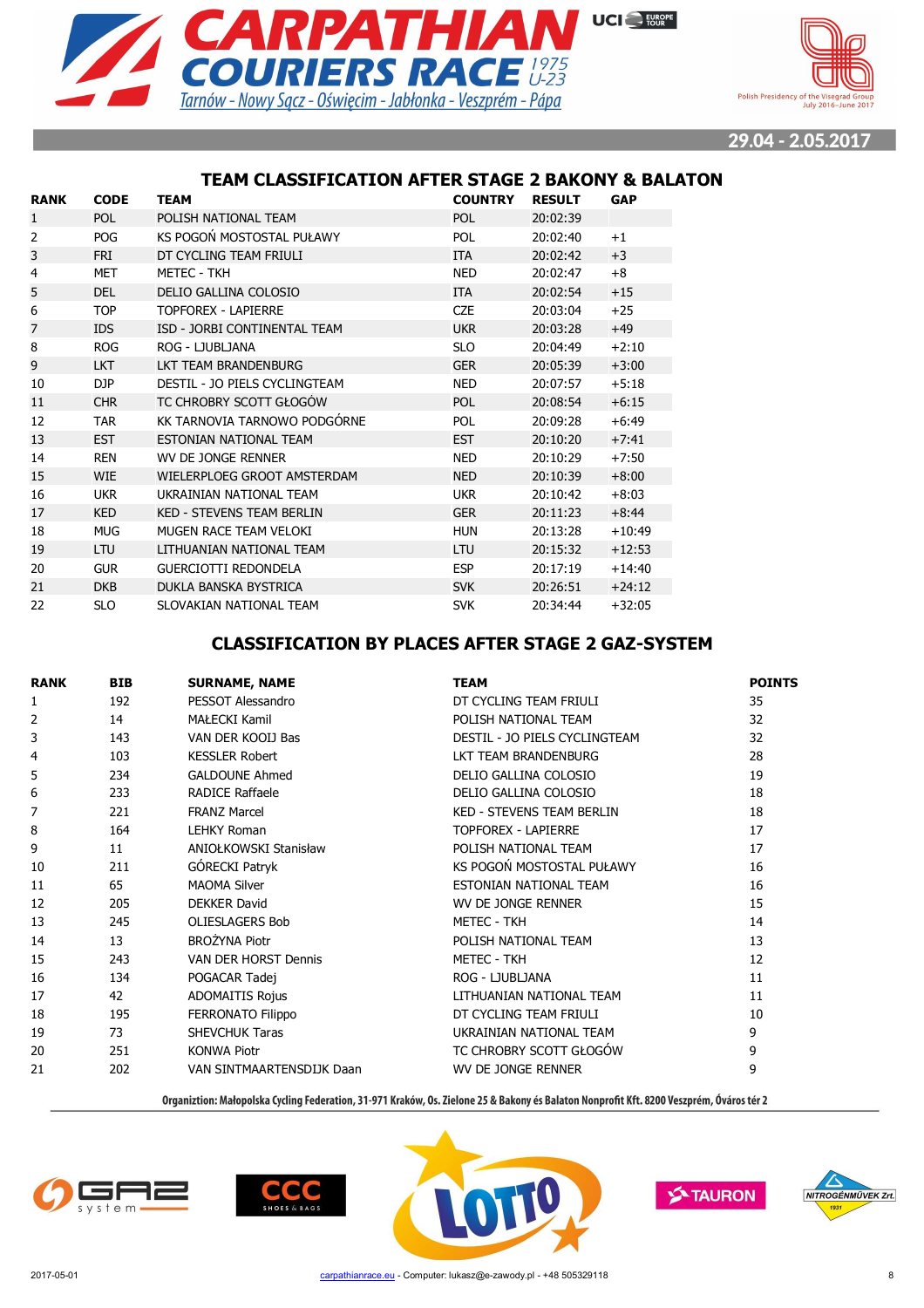



|    |     |                         |                              | 29.04 - 2.05.2017 |
|----|-----|-------------------------|------------------------------|-------------------|
| 22 | 41  | <b>LASINIS Venantas</b> | LITHUANIAN NATIONAL TEAM     | 8                 |
| 23 | 135 | JERMAN Ziga             | ROG - LJUBLJANA              | 8                 |
| 24 | 152 | ZUBENKO Mykyta          | ISD - JORBI CONTINENTAL TEAM |                   |
| 25 | 165 | <b>NEUMAN Dominik</b>   | TOPFOREX - LAPIERRE          |                   |
| 26 | 102 | <b>KOCH Christian</b>   | LKT TEAM BRANDENBURG         | 6                 |
| 27 | 301 | <b>PAWLAK Tobiasz</b>   | KK TARNOVIA TARNOWO PODGÓRNE | 6                 |
| 28 | 231 | <b>TAGLIANI Filippo</b> | DELIO GALLINA COLOSIO        |                   |
| 29 | 151 | <b>UDOD Rinat</b>       | ISD - JORBI CONTINENTAL TEAM |                   |
| 30 | 163 | <b>CAPEK Tomas</b>      | <b>TOPFOREX - LAPIERRE</b>   |                   |
| 31 | 162 | <b>SIRUCEK Vaclav</b>   | TOPFOREX - LAPIERRE          |                   |
| 32 | 294 | VAN WIJK Oscar          | WIELERPLOEG GROOT AMSTERDAM  |                   |
| 33 | 241 | VAN DE BERG Lars        | METEC - TKH                  |                   |
| 34 | 303 | <b>KRZYWDA Patryk</b>   | KK TARNOVIA TARNOWO PODGÓRNE |                   |
|    |     |                         |                              |                   |

#### **MOUNTAINS CLASSIFICATION AFTER STAGE 2 CCC**

| <b>RANK</b> | <b>BIB</b> | <b>SURNAME, NAME</b>            | <b>TEAM</b>                   | <b>POINTS</b> |
|-------------|------------|---------------------------------|-------------------------------|---------------|
| 1           | 131        | RUCIGAJ Ziga                    | ROG - LJUBLJANA               | 8             |
| 2           | 134        | POGACAR Tadej                   | ROG - LJUBLJANA               | 6             |
| 3           | 262        | <b>FILUTAS Viktor</b>           | MUGEN RACE TEAM VELOKI        | 6             |
| 4           | 175        | <b>FINKLER Fernando Augusto</b> | <b>GUERCIOTTI REDONDELA</b>   |               |
| 5           | 103        | <b>KESSLER Robert</b>           | LKT TEAM BRANDENBURG          |               |
| 6           | 191        | <b>BAIS Mattia</b>              | DT CYCLING TEAM FRIULI        |               |
| 7           | 251        | <b>KONWA Piotr</b>              | TC CHROBRY SCOTT GŁOGÓW       |               |
| 8           | 241        | VAN DE BERG Lars                | METEC - TKH                   |               |
| 9           | 41         | <b>LASINIS Venantas</b>         | LITHUANIAN NATIONAL TEAM      |               |
| 10          | 144        | VAN LOON Jordi                  | DESTIL - JO PIELS CYCLINGTEAM |               |
| 11          | 14         | MAŁECKI Kamil                   | POLISH NATIONAL TEAM          |               |
| 12          | 231        | <b>TAGLIANI Filippo</b>         | DELIO GALLINA COLOSIO         |               |
| 13          | 135        | JERMAN Ziga                     | ROG - LJUBLJANA               |               |
| 14          | 305        | <b>KARBOWY Marcin</b>           | KK TARNOVIA TARNOWO PODGÓRNE  |               |

#### **CLASSIFICATION BY POINTS AFTER STAGE 2 TAURON**

| <b>RANK</b> | <b>BIB</b> | <b>SURNAME, NAME</b>     | <b>TEAM</b>                   | <b>POINTS</b> |
|-------------|------------|--------------------------|-------------------------------|---------------|
| 1           | 103        | <b>KESSLER Robert</b>    | LKT TEAM BRANDENBURG          |               |
| 2           | 134        | POGACAR Tadej            | ROG - LJUBLJANA               |               |
| 3           | 14         | MAŁECKI Kamil            | POLISH NATIONAL TEAM          |               |
| 4           | 262        | <b>FILUTAS Viktor</b>    | MUGEN RACE TEAM VELOKI        |               |
| 5           | 195        | <b>FERRONATO Filippo</b> | DT CYCLING TEAM FRIULI        |               |
| 6           | 131        | RUCIGAJ Ziga             | ROG - LJUBLJANA               |               |
| 7           | 41         | <b>LASINIS Venantas</b>  | LITHUANIAN NATIONAL TEAM      |               |
| 8           | 301        | <b>PAWLAK Tobiasz</b>    | KK TARNOVIA TARNOWO PODGÓRNE  |               |
| 9           | 251        | <b>KONWA Piotr</b>       | TC CHROBRY SCOTT GŁOGÓW       |               |
| 10          | 135        | <b>JERMAN Ziga</b>       | ROG - LJUBLJANA               |               |
| 11          | 255        | JAGIEŁA Adam             | TC CHROBRY SCOTT GŁOGÓW       |               |
| 12          | 144        | VAN LOON Jordi           | DESTIL - JO PIELS CYCLINGTEAM |               |







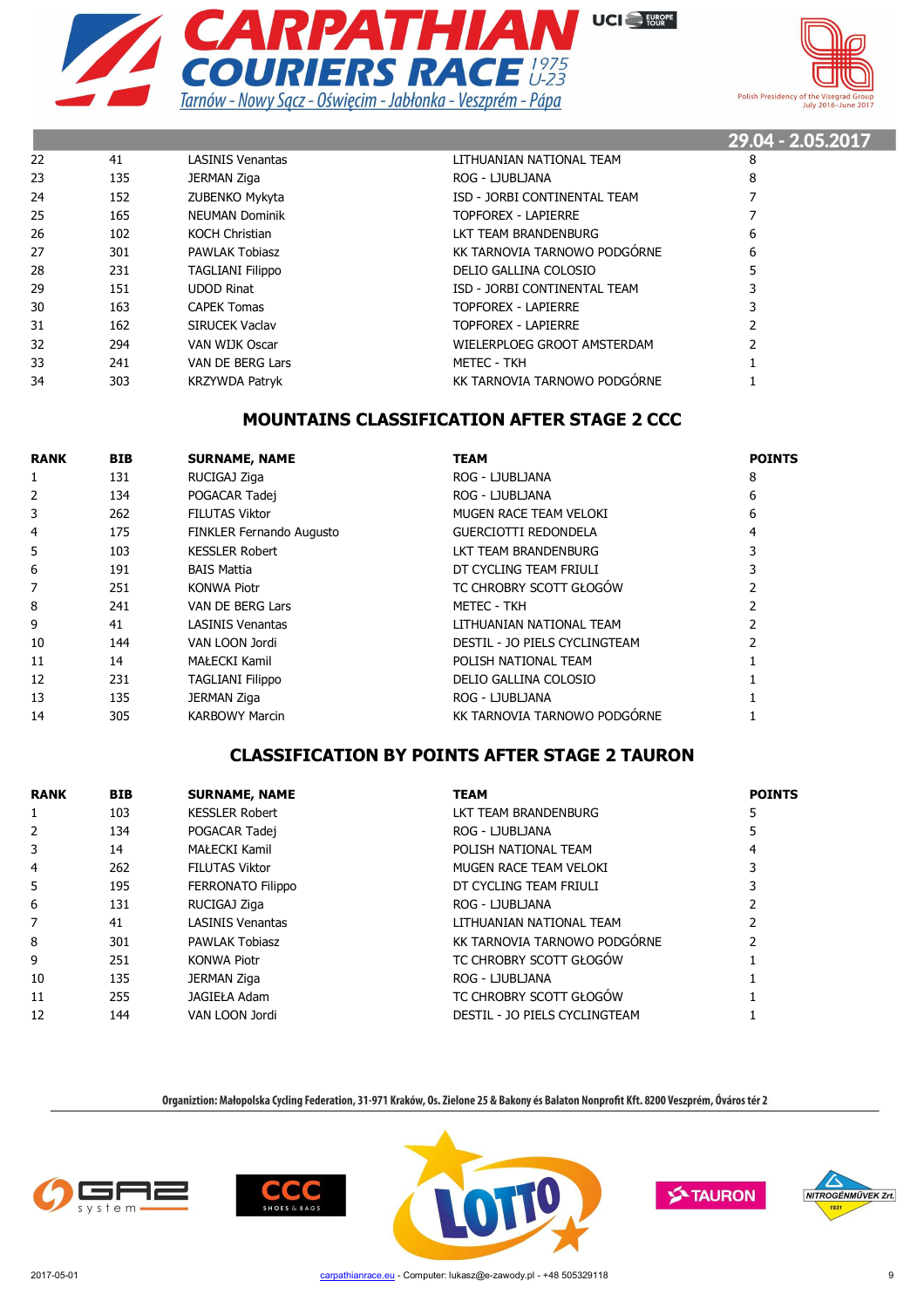



#### **ORDER OF TECHNICAL CARS ON STAGE 3**

| <b>ORDER</b>   | <b>CODE</b> | <b>TEAM</b>                      | <b>COUNTRY</b> |
|----------------|-------------|----------------------------------|----------------|
| 1              | <b>FRI</b>  | DT CYCLING TEAM FRIULI           | <b>ITA</b>     |
| $\overline{2}$ | <b>POL</b>  | POLISH NATIONAL TEAM             | <b>POL</b>     |
| 3              | <b>LKT</b>  | LKT TEAM BRANDENBURG             | <b>GER</b>     |
| 4              | <b>CHR</b>  | TC CHROBRY SCOTT GŁOGÓW          | <b>POL</b>     |
| 5              | <b>ROG</b>  | ROG - LJUBLJANA                  | <b>SLO</b>     |
| 6              | <b>MET</b>  | METEC - TKH                      | <b>NED</b>     |
| $\overline{7}$ | DJP         | DESTIL - JO PIELS CYCLINGTEAM    | <b>NED</b>     |
| 8              | <b>DEL</b>  | DELIO GALLINA COLOSIO            | <b>ITA</b>     |
| 9              | <b>POG</b>  | KS POGOŃ MOSTOSTAL PUŁAWY        | POL            |
| 10             | LTU         | LITHUANIAN NATIONAL TEAM         | LTU            |
| 11             | <b>TOP</b>  | <b>TOPFOREX - LAPIERRE</b>       | <b>CZE</b>     |
| 12             | <b>DKB</b>  | DUKLA BANSKA BYSTRICA            | <b>SVK</b>     |
| 13             | <b>UKR</b>  | UKRAINIAN NATIONAL TEAM          | <b>UKR</b>     |
| 14             | <b>KED</b>  | <b>KED - STEVENS TEAM BERLIN</b> | <b>GER</b>     |
| 15             | <b>WIE</b>  | WIELERPLOEG GROOT AMSTERDAM      | <b>NED</b>     |
| 16             | IDS.        | ISD - JORBI CONTINENTAL TEAM     | <b>UKR</b>     |
| 17             | <b>MUG</b>  | MUGEN RACE TEAM VELOKI           | <b>HUN</b>     |
| 18             | <b>EST</b>  | ESTONIAN NATIONAL TEAM           | <b>EST</b>     |
| 19             | <b>SLO</b>  | SLOVAKIAN NATIONAL TEAM          | <b>SVK</b>     |
| 20             | <b>TAR</b>  | KK TARNOVIA TARNOWO PODGÓRNE     | <b>POL</b>     |
| 21             | <b>REN</b>  | WV DE JONGE RENNER               | <b>NED</b>     |
| 22             | <b>GUR</b>  | <b>GUERCIOTTI REDONDELA</b>      | <b>ESP</b>     |

#### **COMMISSAIRES PANEL COMMUNIQUE**

Zawodnik nr 165 brał udział w kraksie na ostatnich 3 kilometrach przed metą i otrzymał czas grupy. Zawodnicy POLISH NATIONAL TEAM otrzymują ostrzeżenie za jazdę po chodniku.

Rider no 165 - was in crash during last 3 kilometers and he received time of the main bunch. Riders POLISH NATIONAL TEAM received the warning for use pedestrians way to race.







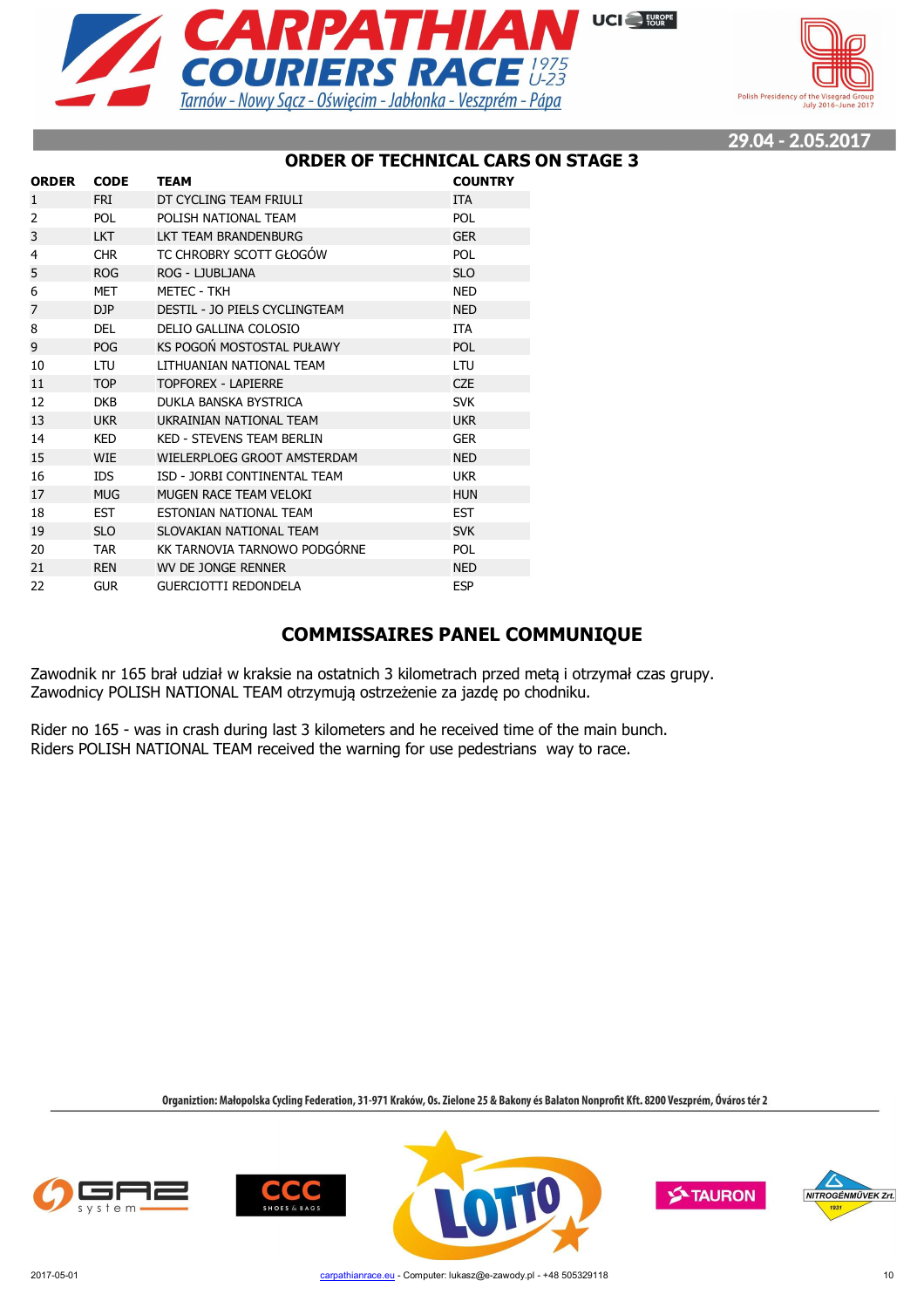



## **JERSEY HOLDERS AFTER STAGE 2**

#### **INDIVIDUAL GENERAL CLASSIFICATION AFTER - yellow**



#### **CLASSIFICATION BY PLACES - black**



#### **MOUNTAINS CLASSIFICATION - orange**



#### **CLASSIFICATION BY POINTS - magenta**



#### **CLASSIFICATION OF COMPETITORS 19-20 YEARS AFTER - white**



Organiztion: Małopolska Cycling Federation, 31-971 Kraków, Os. Zielone 25 & Bakony és Balaton Nonprofit Kft. 8200 Veszprém, Óváros tér 2











**CCC**

Jersey wearer: **Małecki Kamil (14) POLISH NATIONAL TEAM**

> **Rucigaj Ziga (131) ROG - LJUBLJANA**

## **TAURON**

**Kessler Robert (103) LKT TEAM BRANDENBURG**

**NITROGENMUVEK**

**Pogacar Tadej (134) ROG - LJUBLJANA**

# **LOTTO**

**Pessot Alessandro (192) DT CYCLING TEAM FRIULI**

# **GAZ-SYSTEM**

**Pessot Alessandro (192) DT CYCLING TEAM FRIULI**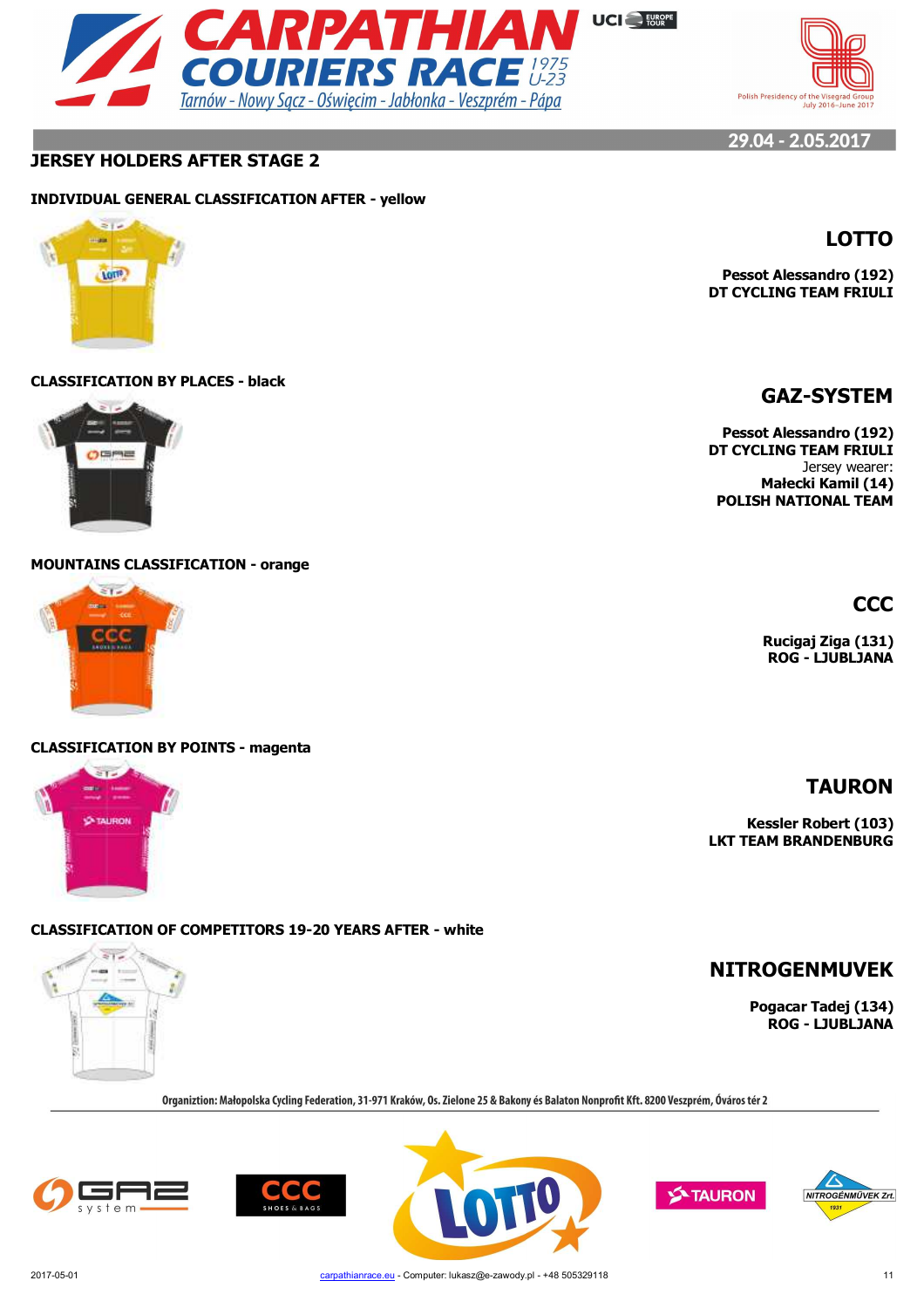



# **The results are available immediately after the race.**

**Please visit our website http://e-zawody.pl/result-ccr17**

**or scan the code.**